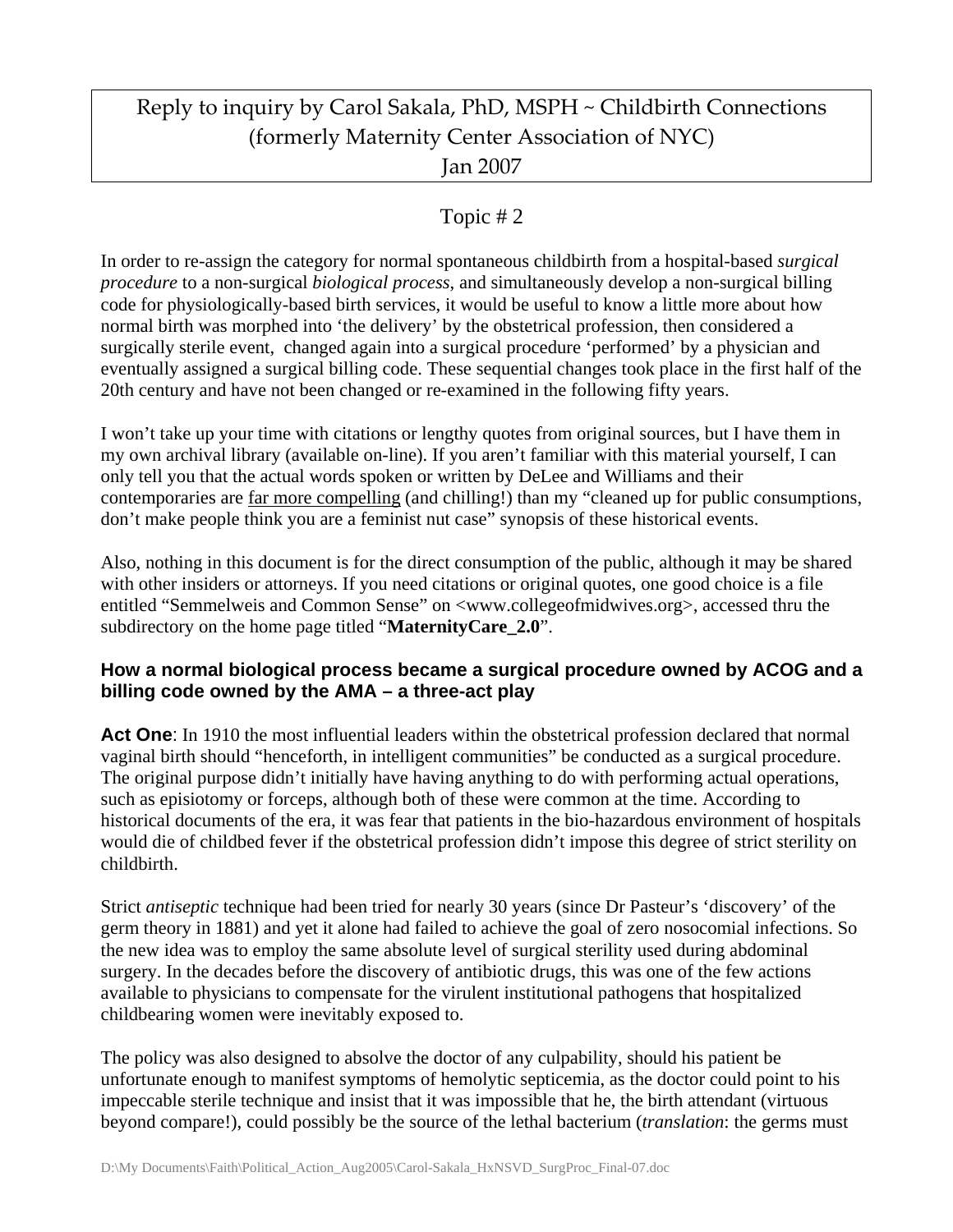have been in the mother's vagina before she was admitted to the hospital, a consequence of her husband's disgusting sexual practices or her own ignorance about proper hygiene!). Dr DeLee complains about this unfair blaming of obstetricians in his 192 textbook:

"Semmelweis, in 1847, called the attention of the world to *the physician as a carrier of infection\**, and the latter's importance in the role has been recognized every since – in fact, it is exaggerated, for the public has held him responsible in cases of sepsis when he was not to blame. Cases of infection will occur under ideal conditions and we must look for the causes elsewhere than in the accoucheurs – probably in the woman herself or even in the husband.\*\*

 **[p. 290 - \*** emphasis in the original; \*\* emphasis added]

In 1910 Doctors DeLee and Williams, the architects of 20<sup>th</sup> century American obstetrics, responded to this dilemma by suggesting the radical idea of vaginal birth as a surgically sterile event, fervently believing such a protocol would dramatically reduce if not eliminate nosocomial mortality and morbidity. No doubt they privately hoped it would turn out to be the magic cure for the universal problem of childbed fever. Consider for a moment what it would mean to be the doctor who found the 'cure' to an ancient human problem of global proportions. This most worthy of achievements would guarantee any doctor associated with its discovery a place in the medical hall of fame.

Act Two / The Back Story: Since the early 18<sup>th</sup> century, when anatomical dissection and postmortem autopsy first became a regular part of medical education in Europe, it was common knowledge that childbirth in hospitals was associated with epidemic levels of maternal mortality. While mortality levels as high as 50 percent sometimes occurred, the rate in most teaching hospitals was consistently between 2 and 20 percent. Before the widespread understanding of the germ theory of infectious disease, doctors couldn't figure out what was causing maternity patients to become septic. Since sepsis was a rare occurrence when women gave birth in their own homes (the cultural norm at the time), the medical profession recognized that it was provoked by aggregating childbearing women together in an institutional setting.

The very earliest institutions for providing medical care arose in Europe during the Middle Ages  $(5<sup>th</sup>$ to  $15<sup>th</sup>$  centuries). They were originally founded by religious orders and were more similar to Mother Teresa's homes for the dying than our modern-day institutions. An old French term for hospital is *hôtel-Dieu* or "hostel of God." These early hospitals were run by Catholic nuns who provided shelter and food to the indigent and homeless, and patiently nursed the ill or injured until they either recovered spontaneously or died. Our modern word 'hospital' comes from the 'hospitality' shown to the sick by these nursing nuns. The verbs 'to nurse' and 'to be patient' became the nouns 'nurse' and 'patient'. As the centuries passed, the ability of Western medicine to effectively treat illness gradually improved and these charity hospitals became places for medical therapy and education. It was obvious to the medical profession that institutional settings provided an ideal circumstance for the clinical training of medical students.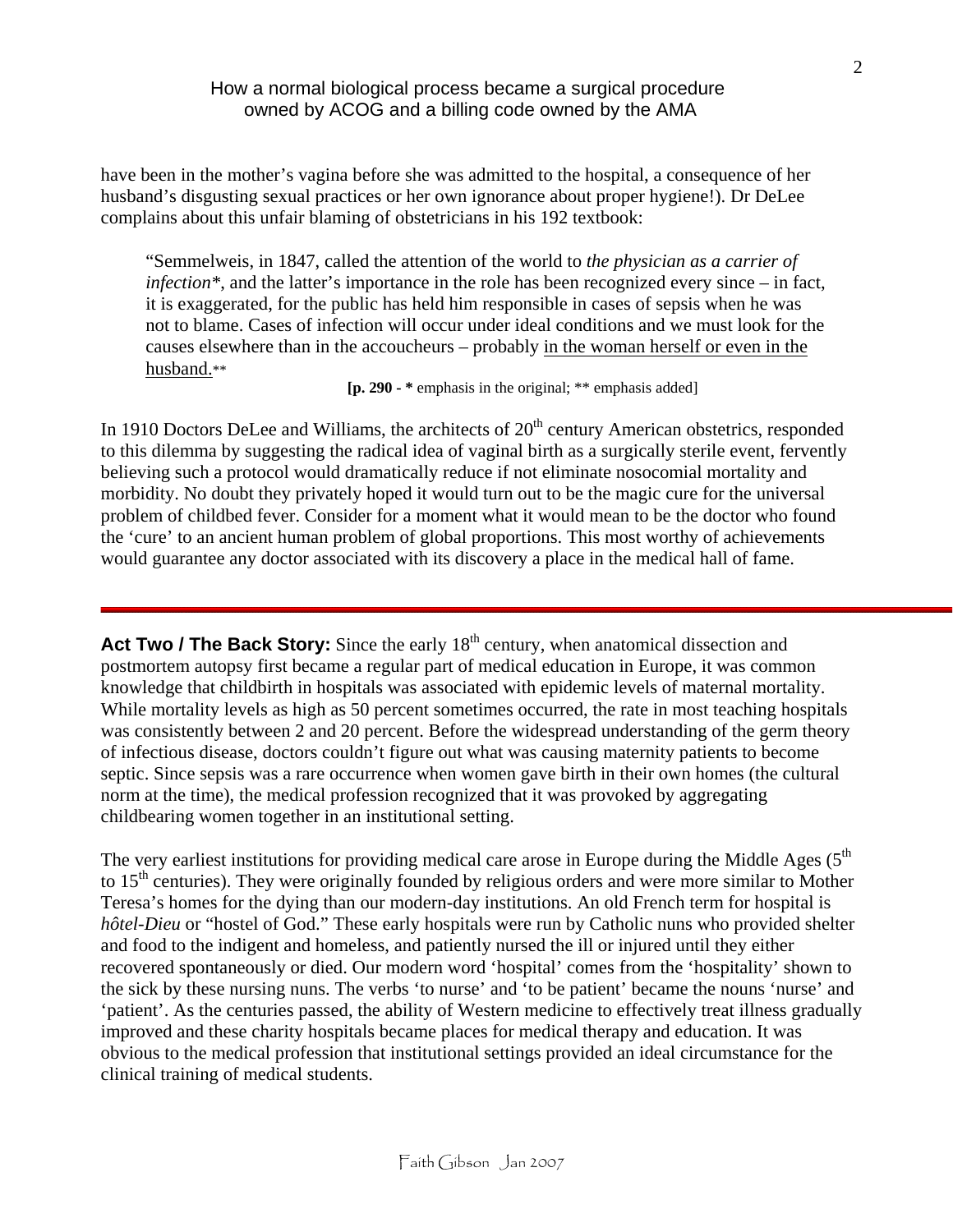Unfortunately, these early hospitals were also dirty, dangerous places, with a reputation for bed bugs, body lice, bad smells and an absence of plumbing. People of means avoided them at all costs, so only the poorest of the poor – unmarried women, widows, prostitutes and petty criminals -- gave birth in hospitals. The first obstetrical teaching cases were drawn from this pool of social outcasts. The high maternal and infant mortality rate in early teaching hospitals was a direct but accidental consequence of medical students carrying the potentially fatal bacteria of hemolytic streptococcus on their ungloved and unsterilized hands from the dissection room where they'd performed autopsies on women who died from puerperal sepsis (childbed fever) to the vaginas of healthy women in the labor ward.

# Hospital-based Epidemics of Childbed Fever

During the  $18<sup>th</sup>$  and  $19<sup>th</sup>$  centuries thousands of mother and baby died each year when epidemics of childbed fever swept through hospitals all over Western Europe. It was common knowledge within the obstetrical profession that the 'aggregating together' of childbearing women was strongly and directly associated with the baseline rate of puerperal sepsis and resulted in cyclical epidemics of hospitalized maternity patients.

However these grim facts were accepted philosophically, as doctors believed that endemic septicemia was simply a bitter but necessary price to pay for their clinical education, like the inevitable mortality among soldiers, regrettable but necessary to eventually win the war against death and disease. The noble aspirations of humanity were intimately connected to the advance of medical knowledge, which could never achieve its potential without the clinical training available only in the hospital setting. Grinding poverty and upper class privileges were unlikely bedfellows, but nonetheless, these two realities of the 19<sup>th</sup> century joined hands and made hospital childbirth a fundamental aspect of socalled 'modern' medical education and practice.

According to historical records, the all-time worst epidemic of contagion occurred at the University of Jena in Germany, where not a single mother left the hospital alive over a four year period of time. Since this pregnant population was assumed to be the dregs of society, the medical profession ascribed the high mortality rate of hospitalized maternity patients on their 'low morals' and/or on the 'constitutional weakness' of the female gender.

However, a historical novel written by Morton Thompson in 1949 -- gives us a chilling but more accurate<sup>1</sup> description of the problem by describing labor and birth in a teaching hospital during the 1840s. This was an era that had no understanding of the role of bacteria in contagious disease, no sterile exam gloves, no antibiotics and no scientific oversight from outside source. *The Cry and the Covenant* tells the true life story of Dr. Ignaz Philipp Semmelweis, a 19<sup>th</sup> century professor of obstetrics at a prestigious teaching hospital in Austria. At the University of Vienna hospital, where Dr. Semmelweis trained and taught, 700 new mothers (and their babies) succumbed to septicemia

 $\overline{a}$ 

<span id="page-2-0"></span>Personal communications from Professor Walters documenting the validity of the information in *The Cry and the Covenant* as based on extensive and lengthy research on original sources. Except for the details on Dr Semmelweis' death, it is a factually accurate account of childbirth practices and maternal mortality in Europe during 1830 to 1865.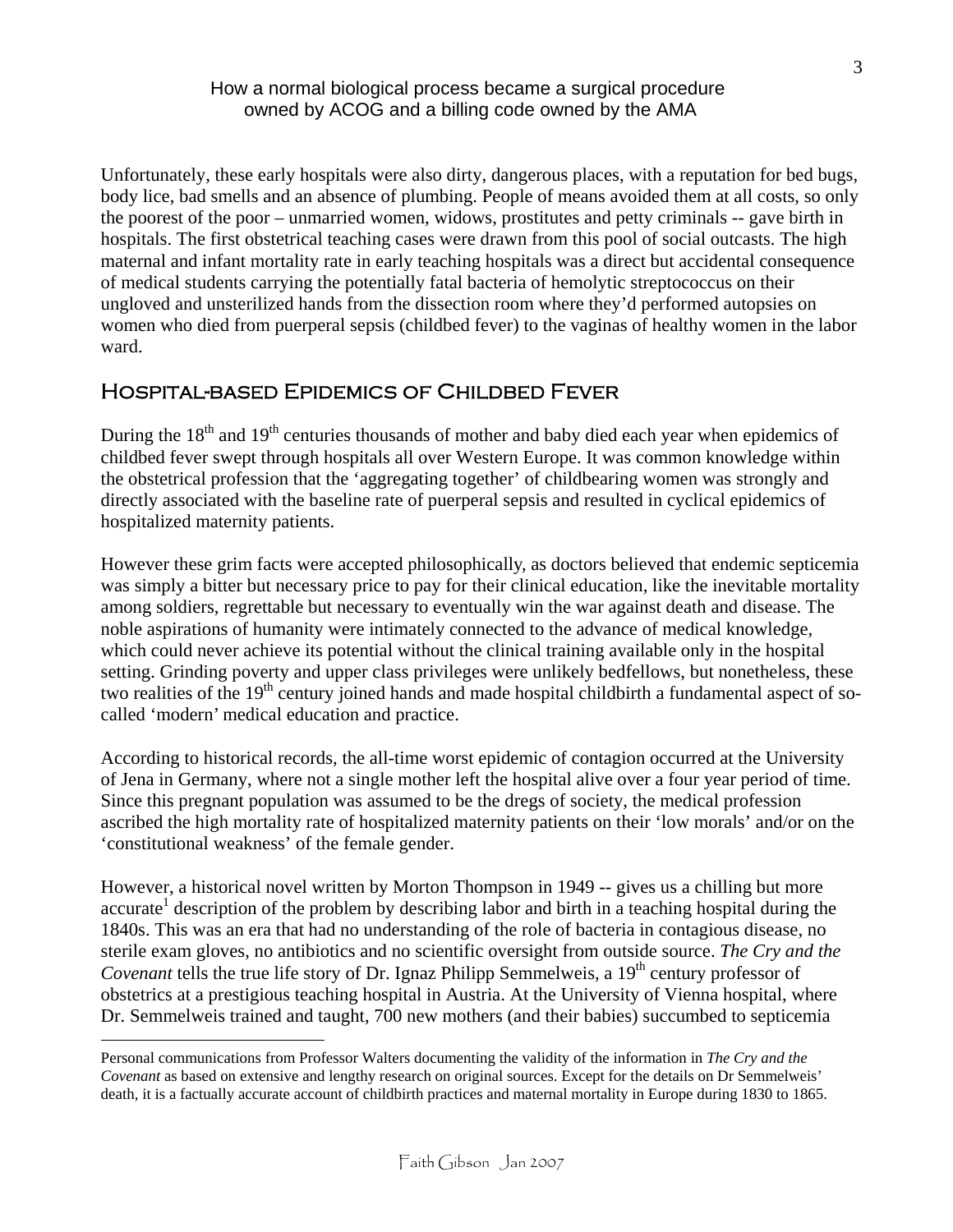each year, an average of two a day. Between 1841 and 1846, there were 2,000 maternal mortalities in the medical school division.

The specific practice in question was med students doing sequential vaginal exams on healthy laboring women without having disinfected their hands between the autopsy room and the labor ward or between each exam on individual labor patients. Once contaminated with streptococcal bacteria, a high percentage of newly delivered mothers developed a virulent septicemia that caused death within 72 hours. In an effort to stop the horrific loss of life, Dr. Semmelweis searched for the reason why women who gave birth under the care of his medical students and their obstetrical professors died in great number, while women who gave birth at home, on the steps of the hospital or in the midwiferun wards did not. He was the first person to scientifically establish that the fatal disease of childbed fever was an *iatrogenic* infection and that the vector for its transmission was purulent organic material spread from patient to patient by the medical staff and students.

Dr. Semmelweis reformed these iatrogenic practices by introducing mandatory hand-washing in a weak chlorine of lime solution (household bleach), as well as instituting other aseptic techniques. To the consternation of his students and the medical staff, he also forbid anyone who had attended an autopsy from entering the labor ward for 24 hours afterwards. Like a miracle, the maternal deaths in his institution fell from 18% (one out of five) to 0.2% (one out of 200!) in the eight months between April and December of 1847.

At great risk to his own career, Dr Semmelweis brought these facts to the attention of the medical profession and devoted the rest of his life to preventing unnecessary maternal deaths by teaching and preaching the use of asepsis principles. Unfortunately, his theories were diametrically opposed to the scientific opinions of the time, which blamed this disease on miasma (bad air), chilling, 'milk' fever, errors in diet, maternal emotions and the general 'unstable' condition of women.

While history knows him as the "father of infection control", his contemporaries were ruthlessly contemptuous of his ideas. His simple but effective solution was dismissed as absurd by his physician colleagues who could not wrap their minds around something so unglamorous and straightforward as hand-washing. It was inconceivable to them that a doctor's healing hands or surgical instruments could ever be a vector for a fatal illness. They also insisted that the repeated washing of their hands before and after every encounter with a maternity patient, as Semmelweis advised, would be an onerous burden and a waste of their time.

Over the course of the previous century a small but substantial number of physicians all over the world – Doctors White in England, Gordon in Scotland, Cederskjšld in Sweden and our own Oliver Wendell Holmes in Boston -- had all observed, studied and warned of the iatrogenic nature of childbed fever. But these sympathetic opinions were of no help to Dr Semmelweis. His efforts to reform maternity care first cost his reputation, then his prestigious post in Vienna's most famous hospital and eventually his ability to practice. In 1865, he suffered a nervous breakdown and died tragically in an insane asylum at the age of 47, leaving behind a young widow and several children.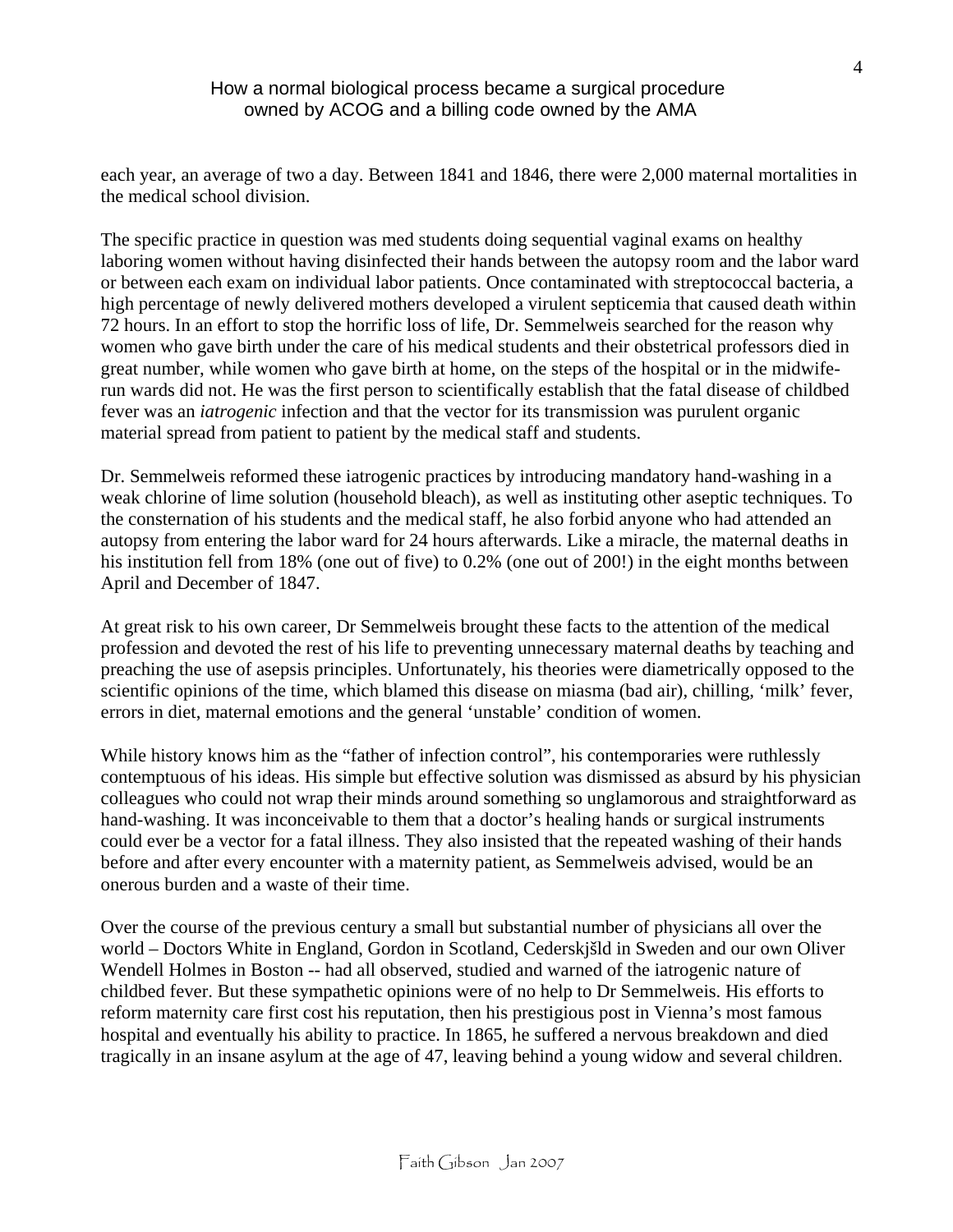# $M$ EDICAL EDUCATION  $-$ Balancing Noble Ideals & Practical Realities

While clinical education was vital to the development of obstetrics, it was a mixed blessing to maternity patients. Institutional settings of any kind have always been (and still are) dangerous places for babies, childbearing women, the elderly and those with suppressed or impaired immune systems. Unfortunately the most vulnerable patients are often the ones most likely to need and benefit from sophisticated medical care, making sophisticated medical training a necessity.

Despite the obstetrical profession's infamous gender bias, doctors in the 1800s were not unsympathetic to the high mortality rate in their maternity wards. One reason was fear that it would besmirch the reputation of the medical profession. This would reduce their access to teaching cases, which would in turn threaten their overall ability to provide effective care. They genuinely lamented the well-known infectious dangers of aggregating pregnant women and babies in institutional settings and the virulent nature of nosocomial disease. But they also greatly treasured the 'clinical material' so crucial to a 'modern' medical education (circa 1840).

The key ingredient to effective medical education was clinical training. The word 'clinical' technically means 'bedside', but in popular use refers to "hands on" care. Obviously, hospitals were a model of efficiency for 'hands-on' learning by medical students. Only by actually performing medical procedures on living human beings, including surgical operations and the use of obstetrical instruments such as forceps, could obstetrical residents develop judgment skills and the necessary manual dexterity. Eventually these important abilities would permit the medical profession to rescue mothers and babies from the serious or even fatal complications of childbirth.

Through out the history of modern obstetrics, scientific education *and* scientific advancement both depended the kind of trial and error experiment only possible by having access to a steady stream of charity patients who, in return for medical free care, could ethically be used as teaching cases. But obstetricians recognized the tension between the best interest of their patients and the best interest of the profession and wondered among themselves if healthy maternity patients shouldn't be kept out of institutional environments. In a paper presented to the Edinburgh Obstetrical Society Session in 1881, this question was directly addressed. Its author, a professor from the Edinburgh Maternity Hospital, began by lamenting the profession's inability to eliminate deaths from childbirth septicemia in his own hospital.

"These maternal deaths … have been shown … to be striking in their frequency. In our own hospital I find that out of 10,043 women who have delivered in it, almost 2 percent or nearly 1 in 50 have died.

What then is the nature of this disease, which has proved fatal in our new hospital to one out of every 32 women who have been delivered here? And is it feasible to suppose that it can be prevented? I do not believe that we can hope to prevent puerperal fever entirely…. but I feel certain that by strict attention to antiseptics we shall be able to reduce its occurrence to a minimum and render its presence in hospital practice, where I have just said it is most common, a rarity."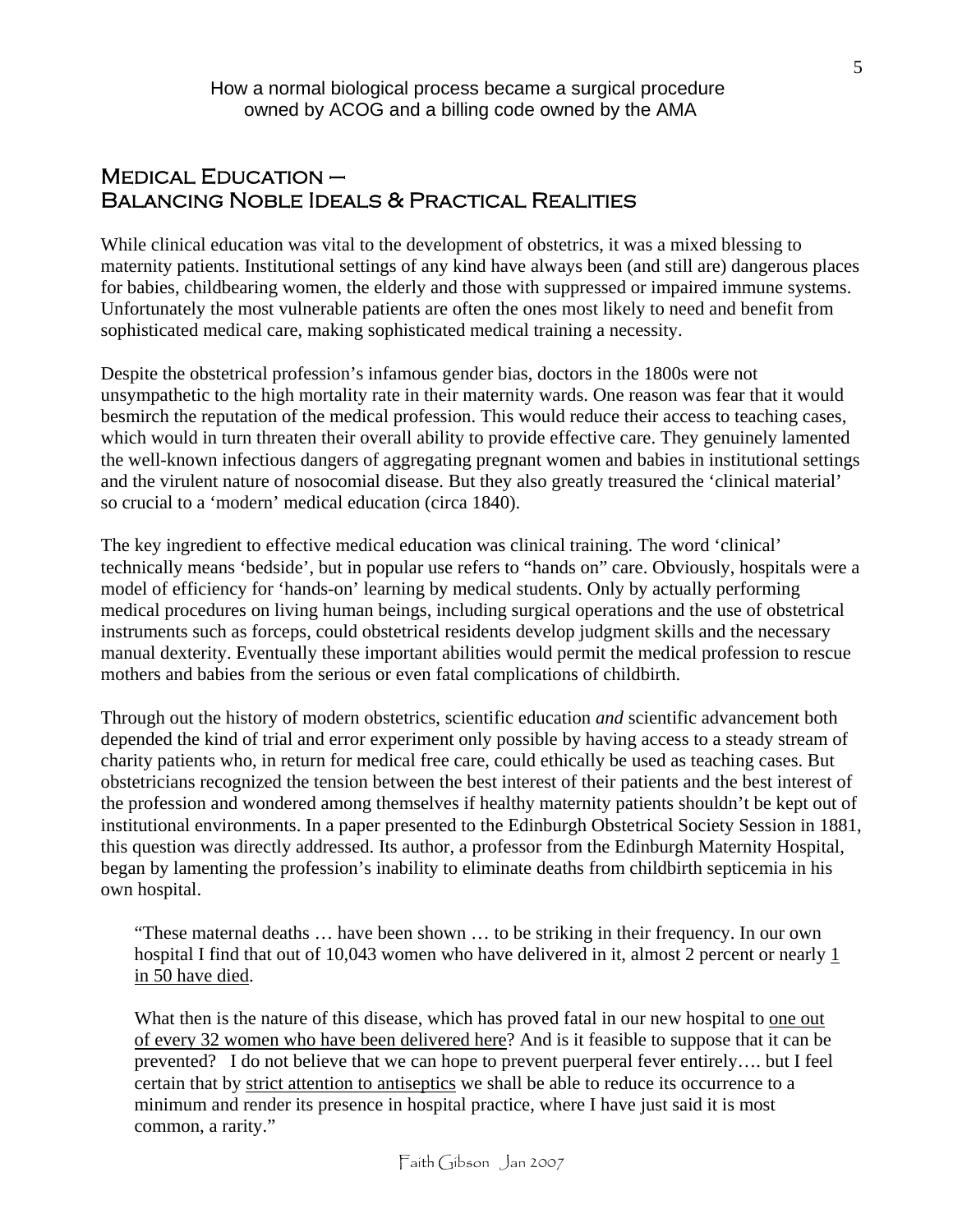But he regrettably concluded that the proper training of medical students *absolutely required* the medical profession to perpetuate hospital-based maternity care for its access to the needed volume and steady supply of clinical material. His observations ended with a Victorian rational that associated poverty with moral turpitude to explain the high maternal mortality rate among hospitalized maternity patients:

"..... To me it seems sufficiently established that maternity hospitals must exist, as much for the benefit of women at a time when they most need shelter and assistance, as for the **clinical instruction which the medical student can receive there and there only**.

It must be borne in mind that the majority of the intern cases [hospitalized maternity patients] are *single women who have been seduced*, and who, apart from their mental condition, ...have previous to admission, been in straitened circumstances and badly nourished, and are consequently specially liable to be quickly and gravely affected by any septic influence under which they may be brought." [Edinburgh Obstetrical Society Session 1880-1881 "On the systematic use of antiseptics in midwifery practice"; emphasis added]

In the final frame, the obstetrical profession accepted the loss of life as an act of God – something totally out of their control, something they didn't understand and didn't know how to stop. In sheer numbers, nosocomial fatalities from childbed fever on European Continent in the  $17<sup>th</sup>$ ,  $18<sup>th</sup>$  and  $19<sup>th</sup>$ century hospitals came close to the human tragedy of the  $20<sup>th</sup>$  century holocaust.

Gradually the medical profession developed a formal philosophy of acceptance, believing endemic septicemia to be a bitter but necessary price to pay, like the inevitable mortality among soldiers, regrettable but necessary to win the war against death and disease. The noble aspirations of humanity were intimately connected to the advance of medical knowledge, which could never achieve its potential without the clinical training available only in the hospital setting. Grinding poverty and upper class privileges were unlikely bedfellows, but nonetheless, these two realities of the  $19<sup>th</sup>$ century joined hands and made hospital childbirth a fundamental aspect of modern medical education and practice.

## BRINGING 20TH CENTURY SCIENCE TO MEDICINE -- THE GERM THEORY OF DISEASE.

The medical profession did not finally acknowledge the iatrogenic nature of contagion until 1881, when a French physician, the now famous Dr. Louis Pasteur, established the central role of microbes -- commonly known as 'germs' or 'pathogens'-- in causing illness and infection. On a chalk board at a prestigious medical meeting Dr. Pasteur drew a graphic representation of what the streptococcus bacteria looked like under a microscope -- rectangular microbes that resembled a string of box cars on a train track -- and said "Gentlemen, this is the cause of Childbed Fever".

With this discovery, Dr. Pasteur delivered the fatal blow to the dangerous doctrine of **'spontaneous generation'** – an erroneous theory held for 2000 years by doctors that life (and infection) could *arise spontaneously* in organic materials. It is impossible to imagine what would have happened to health care if the physician-son of a French vintner had not 'discovered' the germ theory of infectious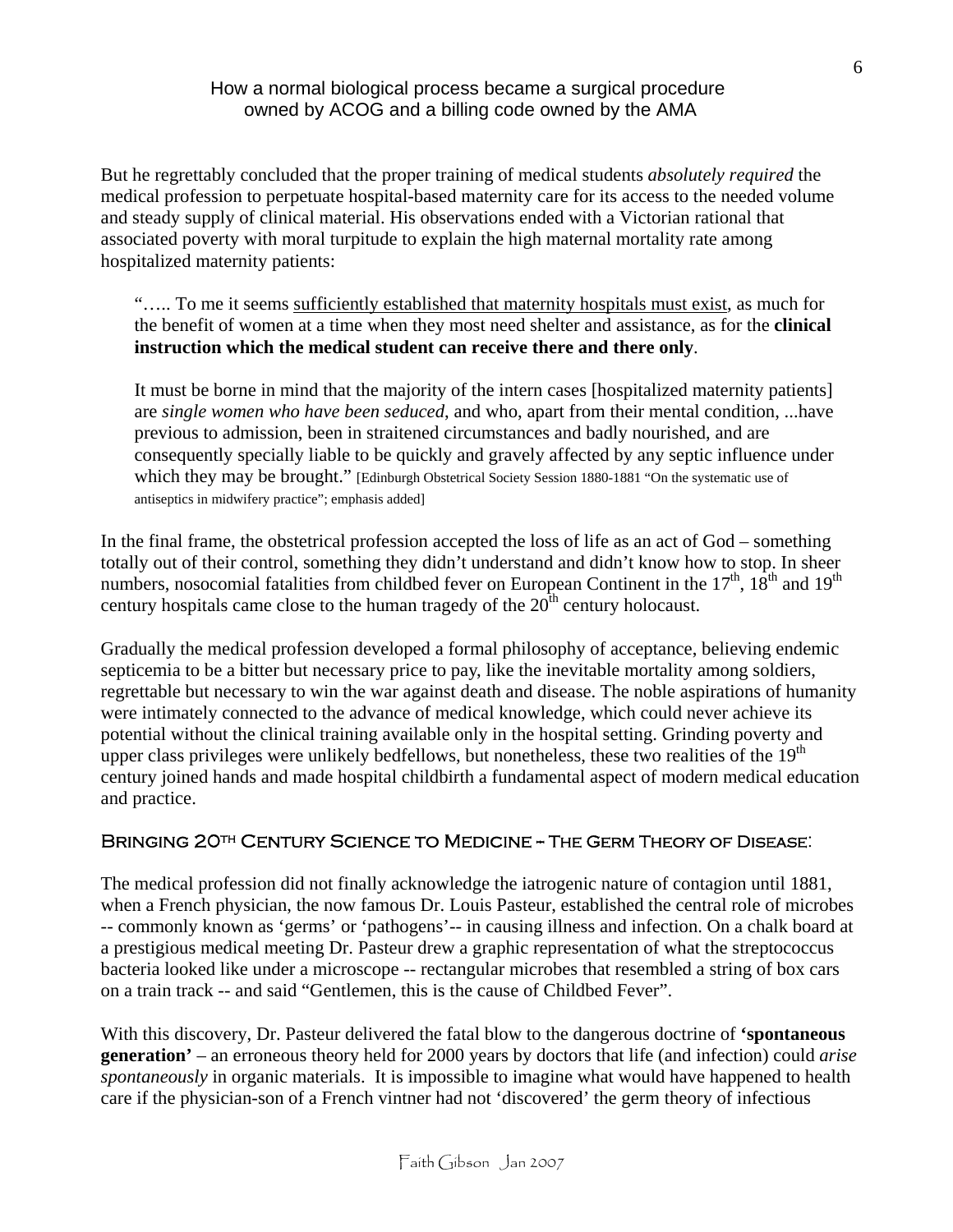disease, but we should all remain grateful to Dr Pasteur for bringing science to medicine and in essence giving rise to "medical science" as we think of it today.

## Across the Pond – Obstetrical Care in the US

At the end of the 19th century, the obstetrical care in the US was little better than described in the 1881 Edinburgh Obstetrical Society paper. But Dr Pasteur's ability to scientifically establish the role of germs in contagion resulted in a greater and more rigorous use of the scientific method as applied to all other areas of medicine. A number of scientific discoveries quickly followed, which led to more effective treatments and greatly increased the public's acceptance of the medical profession. Anesthesia and antiseptic surgery reduced the mortality from injuries and operations and increased the options for successful surgical treatment. As in other aspects of medical science, obstetrics was also making great strides. By the end of first decade of the  $20<sup>th</sup>$  century, obstetricians were able to advance the care of pregnancy and childbirth through an improved knowledge of anatomy and physiology, a specially designed stethoscope to monitor the fetal heart rate during labor and widespread implementation of the germ theory, which promoted the routine use of asepsis techniques in patient care.

Greater use of medical services led to a change in the role of hospitalization and in the institutions themselves. Instead of being run by charities, local governments or educational institutions, for-profit hospitals began to dominate between 1890 and1920. "Phase 3" in the history of hospitals was profitmaking institutions operated by physicians singularly or as partners in a corporation. The new growth in hospitals was due in part to the potential for profit from surgery, which also included birth-related procedures. For example, the first cesarean section in a US hospital was performed in Boston in 1894**.**

## **T**he 20th century Dilemma for Obstetrical Educators in the US

As with other medical disciplines, the obstetrical training of doctors and the art and science of the profession depended on hospital-based clinical training. In the early decades of the 20th century, childbearing in institutions was still associated with an unnaturally large number of birth-related difficulties. Approximately one out of 50 women still routinely died of hospital-acquired hemolytic streptococcus or iatrogenic complications surgical delivery, such as anesthetic accidents and hemorrhage. The iatrogenic and nosocomial aspect of infection was high on list of concerns for the obstetrical profession. Here is one of Dr. DeLee's comments on the problem:

"Without doubt the physician carries the greatest danger of infection to the confinement [i.e., labor] room. The germs in the air, in the bedclothes, in the patient's garments, even those of the vulva, may be the same in main as those he brings with him, but the former are **not** virulent...

The physician comes in daily contact with infections disease, pus, and erysipelas cases, and his person, clothes and especially his hands may carry highly virulent organisms."<br>[DeLee, Principles and Practice of Obstetrics; p. 291; emphasis added]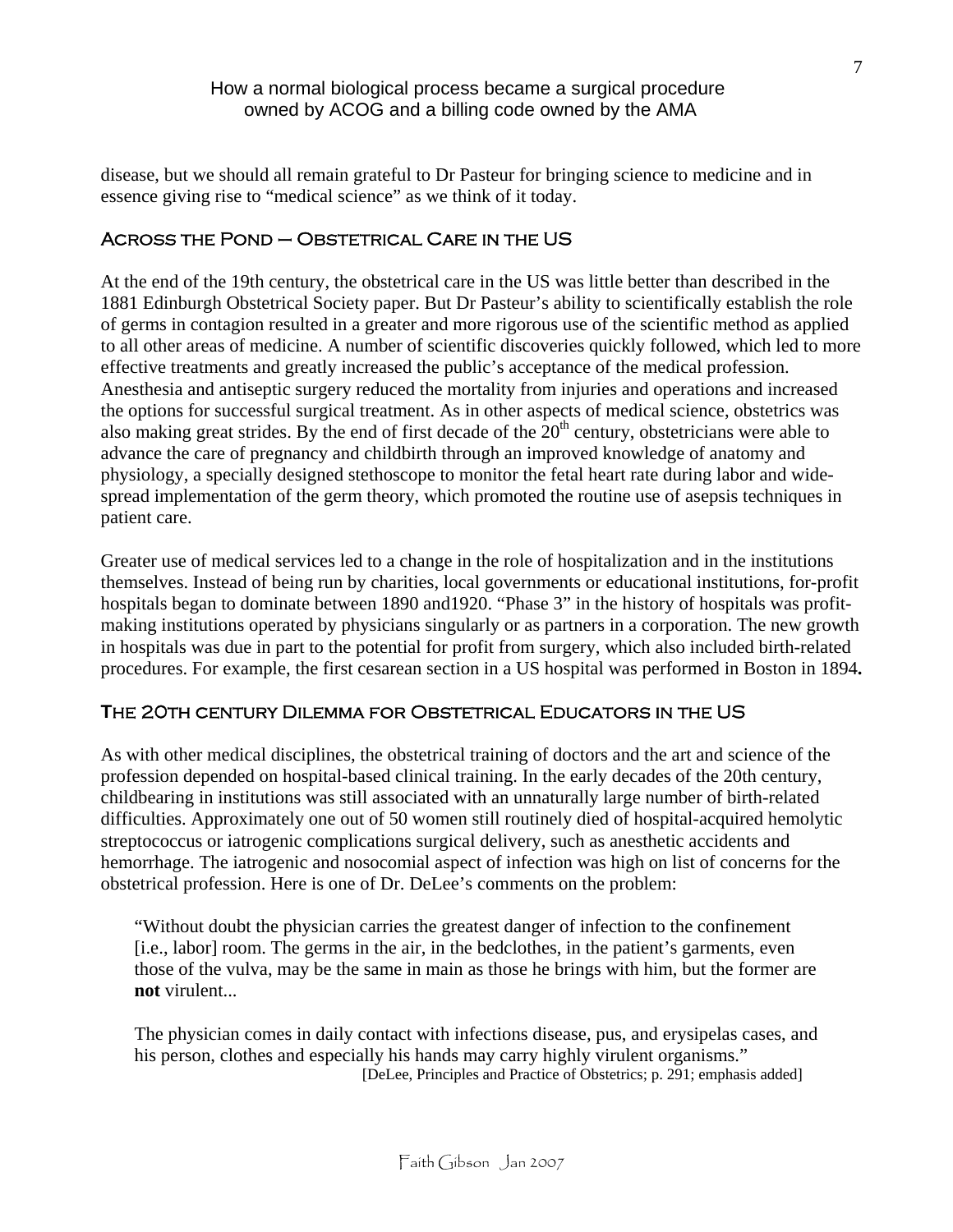What proportion of these deaths were the result of Mother Nature run amok and which were the detrimental effects of medicalization is hard to say, but its not surprising that obstetricians believed pregnancy to be "a nine-month disease that required a surgical cure".

Whatever their origin, American obstetricians were desperate to stop this loss of life, which was both a humanitarian catastrophe and a profession frustration. People didn't expect midwives to be able to treat these serious complications, but once a university-trained 'medical man' (the preferred title for a doctor) was in charge, it was embarrassing for him to stand by helplessly while a mother died.

It would take another 30 years before the most important life saving drugs used in obstetrical practice – antibiotics, anti-hemorrhage drugs, safer anesthetics and safer blood transfusions – to be developed. Without antibiotics, infection in hospital-based maternity care continued to be the leading cause of maternal death. Drugs to prevent excessive bleeding after the birth were also not yet available. Women who had instrumental deliveries under general anesthesia were especially vulnerable to postpartum hemorrhage. Without anti-hemorrhagic drugs and safe blood transfusions, bleeding was still an untreatable, often fatal complication of childbirth.

As observed by the Edinburgh professor in 1881, the biggest threat to the orderly flow of clinical material was the large number of deaths, mostly from childbirth septicemia, associated with hospital birth. People with financial resources still avoid hospital care if at all possible. This generated an ongoing conundrum between medical education, medical ethics, the welfare of the public and the perverse nature of the problem.

You can't have medical practitioners without first having medical education which trains its students to be effective and enables them to save lives in an emergency. The plain fact is that students must "practices" on patients, the way a student of music must practice the piano. It's also true that a student who is a just learning a skill will obviously make mistakes from time to time, perhaps even fatal ones. For sure, the intern or resident will not have the same high level of expertise as a medical student as he or she will have as an experienced physician.

This makes clinical training something of a catch-22 dilemma. Nonetheless, the risks associated with being a teaching case are seen differently when the patient is already seriously sick or injured. Critically ill patients might have died anyway. Under those circumstances, society is remarkably tolerant of bad outcomes associated with clinical education. But these ethical issues become a bigger problem in obstetrics when it provides maternity care to a *healthy* population. In order for obstetrical interns and residents to develop diagnostics skills and clinical judgment, the education process must expose a certain percentage of perfectly healthy women with normal pregnancies to the happenstance of the clinical training process. That's good for science and thus good for society. But the price of that social benefit for any individual woman may be enormously high – death or life-long disability. It's a conundrum without easy answers. However, there was no turning back – medical science was here to stay and so was the clinical training of obstetricians.

If the obstetrical profession was to protect obstetrical education, it was necessary to preserve hospital birth. To preserve hospital birth, it was necessary to protect its reputation. To protect its reputation, it was vital to eliminate the fatal epidemics of hospital-acquired septicemia. In that regard, the interests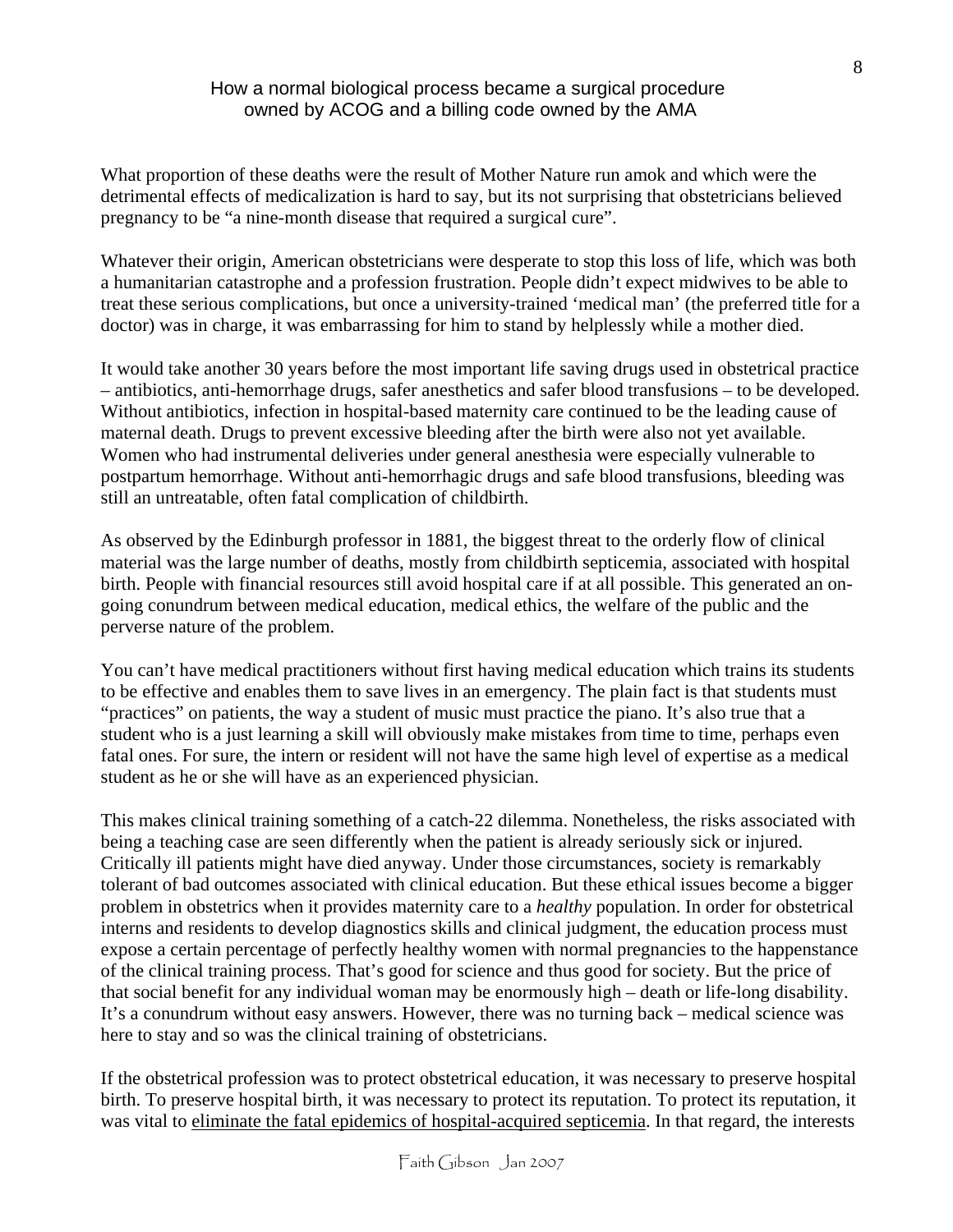of the obstetrical profession and the well-being of maternity patients were finally the same – doing whatever was necessary to end this tragic and unnecessary loss of life.

## **Act Three: How Normal Birth Became a Surgical Procedure in 1910 & Why It Matters Now**

What follows might best be thought of as a forensic examination of how and why childbirth morphed into the category of a surgical procedure during the first decades of the 20th century. This story continues to track the historical conundrum of clinical training versus patient safety. But the issue for us in the 21st century is the impact that normal birth conducted as a surgical procedure continues to have on the practices of obstetrics and on the type of care received by healthy maternity patients who have normal pregnancies.

For contemporary readers, many aspects of this story may seem to be a 'distinction without a difference', but in the world of medicine, these distinctions make a world of difference. Let's start by identifying the major players -- the individuals who made most of the critical decisions -- and by defining the concept of 'medical' versus 'surgical'.

Since the broad dissemination of the germ theory, American professors of obstetrics immediately devoted the next 30 years (1890-1910) to an attempt to eliminate the nosocomial epidemics of puerperal sepsis by using the new knowledge of microscopic pathogens and the strict application of antiseptic technique. Unfortunately, the deadly outbreaks of childbed fever persisted in spite of their most rigorous efforts.

By the end of the first decade of the 1900s, the story of how normal birth became a surgical procedure returns to the pronouncements of Drs DeLee and Williams, and their theory that absolute sterility with "same minute attention to detail is required as for an abdominal section" would banish puerperal sepsis. But once again, their plans for perfection were foiled, as a significant incidence of nosocomial infection continued along on the back burner, no matter what they did – isolating labor patients from their families, labor ward admission policies that included forced bathing, pubic shaving, repeated enemas, restricting visitors to the maternity floor, etc, – all to no avail. Into this dismal and desperate situation, came the idea that maybe they just hadn't been rigorous enough yet.

The designation of spontaneous vaginal birth as a surgically sterile procedure was the next logical step, quickly followed by insistence that the birth attendant must be a surgeon, and ultimately, by turning the surgically sterile procedure into an actual surgical event, complete with general anesthesia, episiotomy, forceps, manual removal of the placenta and perineal suturing.

## **Twilight Sleep in 1914**

The historical result is that in everyone's mind – the lay public as well as the medical profession—the mental picture elicited by the word childbirth or 'delivery' is that of the mother lying down, in an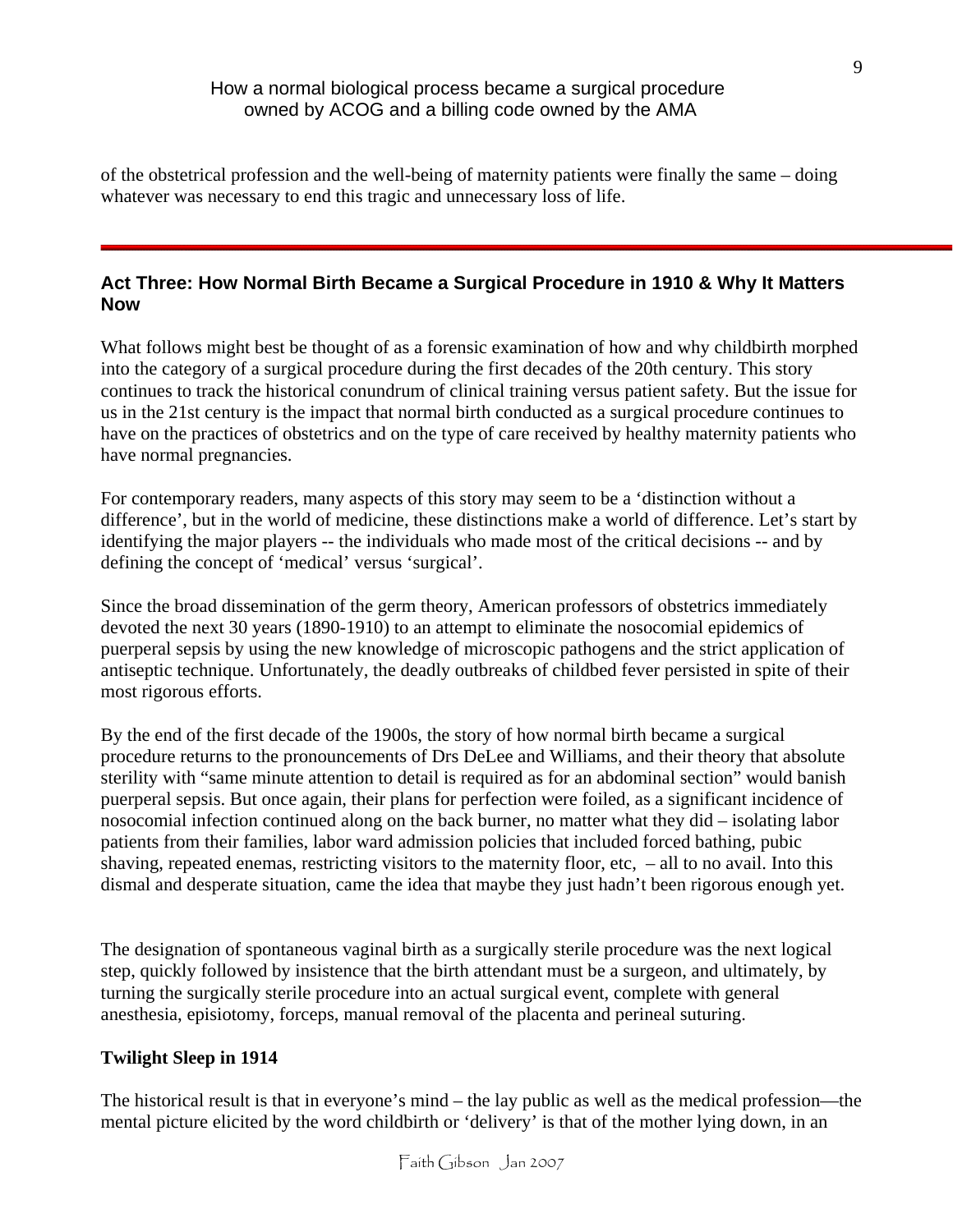inert and passive position, legs in stirrups, with a doctor standing between her widespread legs. In our mind's eye sees the doctor do something mysterious and unseen, then he suddenly holds up the baby, in a movement reminiscent of a magician pulling a rabbit out of a hat -- a medical trick of magic ascribed to the doctor, not to the mother, who is almost irrelevant in this scenario.

The rapid metamorphosis from 'mothers giving birth' to 'babies are delivered by doctor' was triggered by the problem obstetricians had in getting each mother to do her part in their plan – lie still, be passive and above all, not contaminate their sterile field. Here is how it unfolds.

In one of Dr. DeLee's obstetrical textbooks, under the heading of "Asepsis and Antisepsis", he lists the three areas of bacteriological concern and later remarks on other aspects of the plan to make birth into a sterile surgical procedure 'performed' by surgeons:

1. "first, the physician; second the patient; and third, the environment, and the same minute attention to detail is required as for an abdominal section."

2. "If obstetrics is ever to attain the dignity of surgery, -- and it should, -- if the parturient women is ever to enjoy the same benefits as the surgical patient, and she should…".

3. "The conduct of labor is not a simple matter, safely in trusted to everyone. Let the people know that having a child is an important affair, …that needs the watchful attention of a qualified practitioner and that the care of even a normal confinement is worthy of the dignity of the greatest surgeon.

Conclusion: "Let us pause here to take a glance back at the treatment of labor as a whole. It should be regarded as surgical operation: it really is such, and the obstetrician is really a surgeon." [DeLee 1924 textbook, p. 341, emphasis added]

This brand new and exciting idea was enthusiastically embraced and quickly implemented. The first in the list – the physician – was fairly easy to bring into line. Doctors were required to don surgical garb, do a 5 minute surgical hand scrub and then to gown and glove up in sterile OR attire with the help of the circulating nurse. As for the environment, again that was straightforward and easy to control. At first they used the operating room, but soon fashioned 'delivery' rooms on the same OR model of floor-to-ceiling ceramic tile, chrome-plaited equipment, sterilized instruments and a strict "No admittance" policy. But the last item on the list – the patient -- wasn't as easy to control as the first two. In fact that was where the idea broke down, as the patient's unpredictable, even 'irrational' behavior was making it impossible to guarantee the absolute sterility so central to their new plan to eliminate intrapartum sepsis.

Nothing I could write could top Dr Delee's own description of this problem, [p. 338] which is both colorful and revealing. He identifies the entire  $2<sup>nd</sup>$  stage –"one, two, three hours", as the original focus of the sterile procedure of 'delivery':

 "Antiseptic surgery has very properly given way to aseptic surgery. An example will illustrate the need for this: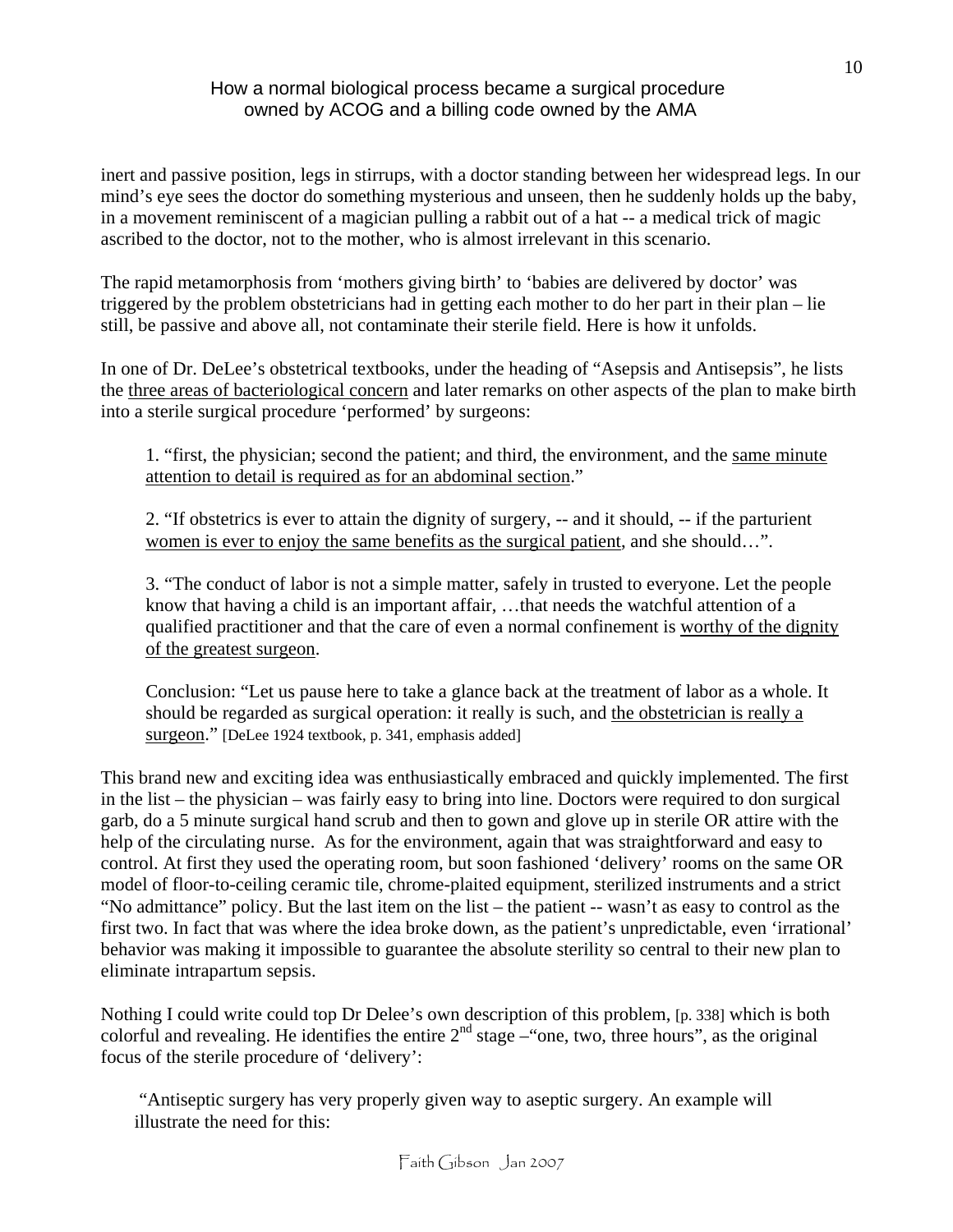A parturient is ideally prepared for delivery, with sterile night-gown, sterile leggings, sterile sheets and towels, all safely pinned together, with a sterile towel under the buttocks, leaving only the vulvae orifice exposed; the accoucheur is dressed as for a major laporotomy.

What happens? The woman, in her throes of pain, tosses about, disarranging all the sterile covers; she grasps the hand of the attendant, or puts her hand over the sterile towels to the vulva; she coughs or expires forcibly and the droplets of saliva are blown on to the sterile cloths; the second stage drags on, one, two, or three hours, dust settles on the extensive area of sheets, leggings, towels, gloves, gowns, basins, etc., which are supposed to be sterile. How many of these things are really sterile when the actual time of delivery arrives and may safely be touched?" [emphasis added]

What to do about this problem – a mobile, sentient laboring woman in the "throes" of expulsive labor who wouldn't lie still and couldn't refrain from coughing, wiggling, grabbing, touching and contaminating their sterile field? Should they rethink the hypothesis? Or go back to the drawing board and start over? Should they do as many before had suggested, and move normal birth back out of the hospital?

None of these common-sense ideas made the final cut, at least none were recorded in the historical records. Instead the 'answer' to their sterile field problem was to render the mother suitably inert via chloroform anesthesia, shorten the mother and baby's exposure to lethal side effects of the anesthetic by using forceps to quickly "lift" the baby out, make the use of forceps more efficient and effective by cutting a 'generous' episiotomy, shorten  $3<sup>rd</sup>$  stage by manual removal of the placenta and then suture the perineal incision, making delivery –  $2<sup>nd</sup>$  and  $3<sup>rd</sup>$  stage both. Birth as a surgical procedure was a straightforward affair of perhaps 45 minutes, start to finish, convenient and far easier on the doctor than waiting around for poky undependable Mother Nature to take her course.

## **The More Things Change, the More They Stay the Same:**

This next sentence may strike you as extreme, but hear me out. That constructed model of birth as a surgical procedure (no longer just a sterile procedure) that I just described has **survived pristinely**  intact through out the entire 20<sup>th</sup> century and on into the first decade of the 21<sup>st</sup>. The only real upgrade in DeLee and Williams blueprint comes from the 'ingenuity' of ACOG (infomercial courtesy of Dr Gawande and his "How Childbirth Was Industrialized" in the New Yorker!) is the much touted plan to move that messy vaginal delivery "from below" to the scheduled "delivery from above" model. Now that's a REAL surgical procedure "worthy of the dignity of the greatest surgeon"!

You may think I overstated the contemporary birth practices of the last few decades, what with the new LDRs and allowing of family members to be present at the uncorking. Unfortunately, 99% of the elements incorporated into the 1910 protocols for this 'surgical' process are still there. For example, the mother is still in an acute care institution and it is still the doctor who is said to 'deliver' the baby (as opposed to the mother getting kudos for giving birth!). The anesthetic rate (epidural, but still accomplishing a compliant patient lying horizontal, passive and still) is between 80% and 95%. While specialized surgical equipment is now temporarily hidden behind blond wood cabinet doors, every LDR is still equipped with a high tech bed that turns into an OR-style delivery table. Instead of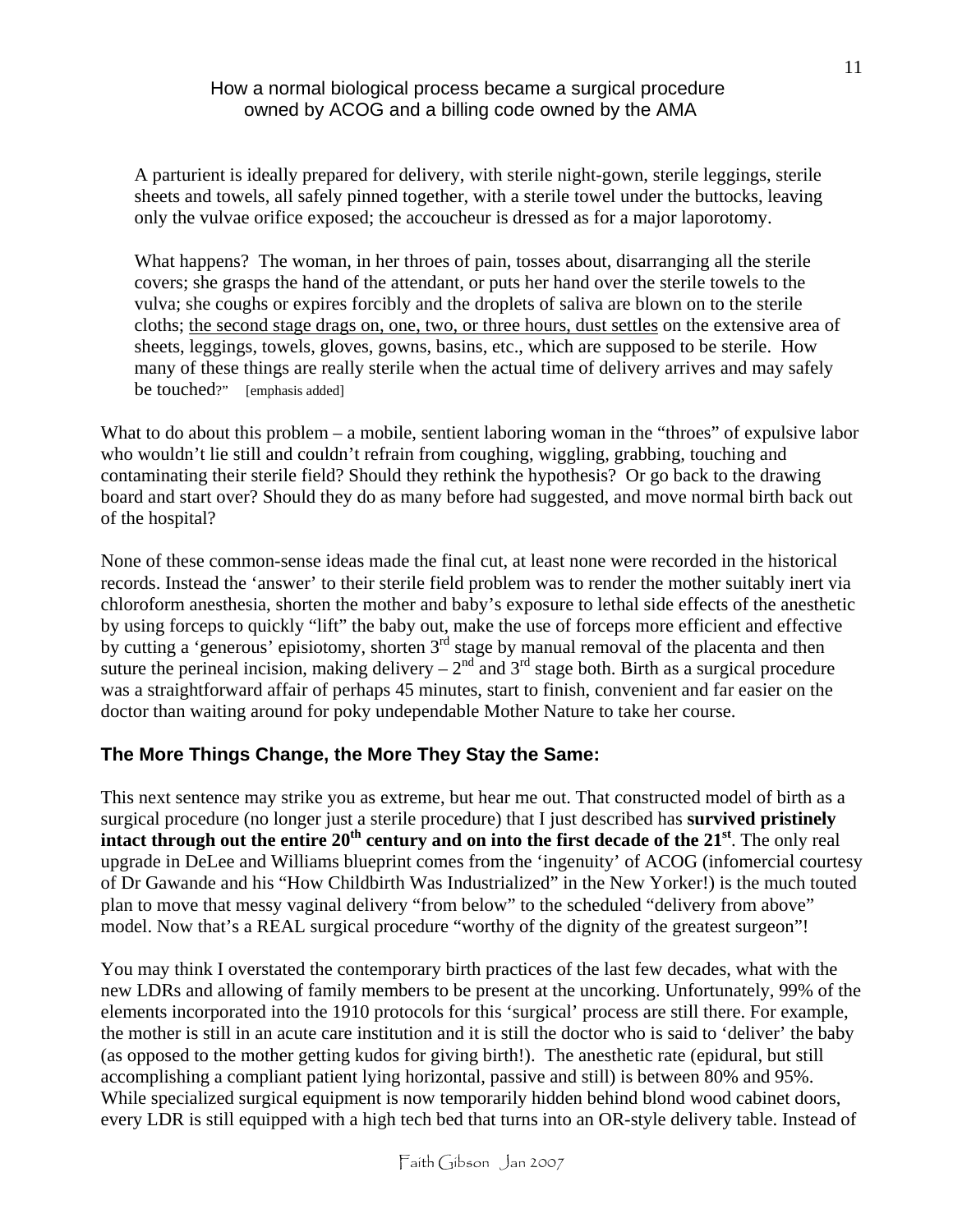rolling the mother to the DR on a gurney (and leaving the family behind) we turn the tables on her, so to speak, by making her own bed into the DR table and yes, we let her husband and may a kid or two stay in the room.

Now days, some OB units let their docs skip the scrub hat, others skip the mask, some have eliminated both, but all of them still have their obstetricians gown up, sterile trays are still opened up and impressively display enough instruments to do an appendectomy. The mother is still draped and everyone in the room cautioned not to touch the sterile field. After all, if you're going to bill for a surgical procedure, it better at least look like a surgical procedure. For all the ideas of the new modern obstetrics, it's really a bait and switch optical illusion. So-called modern obstetrics is still pristinely organized by the same principles that DeLee and Williams employed and taught in 1910, three decades before the discovery of antibiotics, that birth as a surgical procedure is the sure cure for childbed fever.

# **Wrap-up and Comments:**

In 1910, birth as a sterile/surgical procedure was made necessary by several interrelated situations. In the background was the medical profession's commitment to perpetuate hospital maternity care as (a) an on-going structure necessary to clinical training of medical students and (b) to preserve 'in-house' services, which were much more convenient and prestigious for individual physicians than domiciliary or 'outdoor' services. Each of these desired goals was threatened by the devastating epidemics of nosocomial infections, which might make people abandon their confidence in the medical profession and reject hospitalization. Front and center in the foreground was the compelling need to eliminate puerperal sepsis for humanitarian purposes and also to make good on the promise to the American pubic that obstetrical physicians were safer than midwives and last, but certainly not least, to make hospitals something other than a death trap.

As a result, the **hospital-based epidemics of puerperal sepsis of the 18th and 19th century** slowly **morphed normal birth in healthy women into a surgically sterile 'event' conducted by a physician**, which was then **morphed by physicians in an iatrogenic collection of surgical procedures** starting in the 1910 and **ultimately resulting in epidemic of surgical interventions** in otherwise normal childbirth that **spanned the entire 20th century** and is the push-off point to recommend the **ultimate obstetrical intervention** – **medically-unnecessary Cesarean surgery electively scheduled at 39 weeks in healthy women with normal pregnancies.**

The only question left is what will be the fate of healthy childbearing women in the  $21<sup>st</sup>$  century – more of the same 19<sup>th</sup> century ideas? A weak attempt to look good, but really, a **distinction** without a **difference**? Cesarean as the 'new better way'?

Or just maybe, a rational system of science-based maternity care? Dare we hope?

We don't have to let this dysfunctional  $19<sup>th</sup>$  century system become the blueprint for the  $21<sup>st</sup>$  century. We can rehabilitate maternity care for healthy women and reform the coding system so that we are not longer burdened with the expensive category of NSVD as a surgical procedures, with its high fees and high malpractice premiums and the 'pay for play' straightjacket it imposes on healthy women